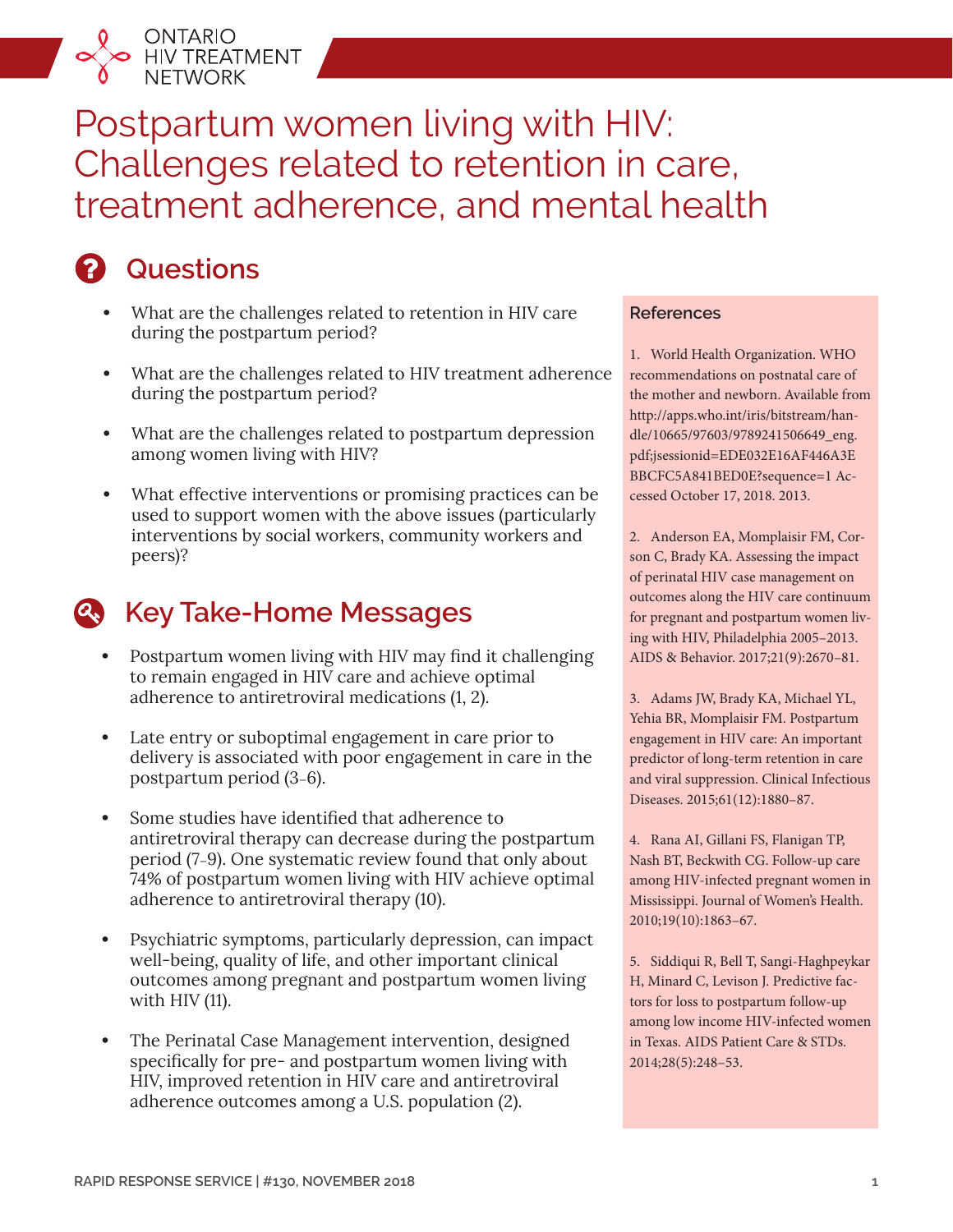# **A** The Issue and Why It's Important

The term postpartum, also known as postnatal or puerperium, refers to the period of time following the birth of a child when the mother's physiology returns to a non-pregnant state (12). The postpartum period is a critical time for both the mother and newborn (1). Effective care during this time can prevent short-, medium-, and long-term consequences for a variety of issues (13).

For women living with HIV, one element of postpartum care involves ongoing HIV care. This should be established prenatally (i.e. between conception and birth) (14). Two elements of ongoing HIV care are retention in care and adherence to antiretroviral medications (15, 16). Staying retained in HIV care allows treatment adherence to be monitored (15, 16) and achieves viral suppression (16). Having a suppressed viral load prevents infection of HIV from mother-tochild during pregnancy and delivery, helps the mother stay healthy, and prevents transmission of HIV to other partners (17). However, some postpartum women living with HIV have suboptimal rates of retention in HIV care (3, 18, 19) and inadequate adherence to antiretroviral therapy (10). Indeed, maintaining retention in care and achieving optimal adherence to medications can be difficult for new mothers (1, 2).

A second concern, not limited to women living with HIV, is postpartum depression. Postpartum depression is a mental illness that impacts how individuals feel about themselves, and can include feeling anxious, sad, worthless, hopeless, or guilty (20). Postpartum depression can be experienced by both the mother and the father, and can begin during pregnancy, or at anytime up to a year after the child's birth (20). One review of over fifty studies found that there is a high prevalence of depression, general distress, and other psychiatric symptoms among pregnant and postpartum women living with HIV (11).

The focus of this review is on postpartum mothers living with HIV in high-income settings, with special attention given to three issues: retention in HIV care, adherence to HIV medications, and mental health. Factors related to these issues are explored and strategies to address these challenges are identified.

6. Swain CA, Smith LC, Nash D, Pulver WP, Lazariu V, Anderson BJ, et al. Postpartum loss to HIV care and HIV viral suppression among previously diagnosed HIV-infected women with a live birth in New York state. PLoS ONE. 2016;11(8):e0160775.

7. Bardeguez AD, Lindsey JC, Shannon M, Tuomala RE, Cohn SE, Smith E, et al. Adherence to antiretrovirals among US women during and after pregnancy. Journal of Acquired Immune Deficiency Syndromes. 2008;48(4):408–17.

8. Kaida A, Forrest J, Money D, Burdge D, Forbes J, Fernandes K, et al. Antiretroviral adherence during pregnancy and postpartum among HIV-positive women enrolled in the drug treatment program in British Columbia, Canada. Canadian Journal of Infectious Diseases and Medical Microbiology. 2009;20(Suppl B):1B– 112B (Abstract O046).

9. Gertsch A, Michel O, Locatelli I, Bugnon O, Rickenbach M, Cavassini M, et al. Adherence to antiretroviral treatment decreases during postpartum compared to pregnancy: A longitudinal electronic monitoring study. AIDS Patient Care & STDs. 2013;27(4):208–10.

10. Nachega JB, Uthman OA, Anderson J, Peltzer K, Wampold S, Cotton MF, et al. Adherence to antiretroviral therapy during and after pregnancy in low-income, middle-income, and high-income countries: A systematic review and metaanalysis. AIDS. 2012;26(16):2039–52.

11. Kapetanovic S, Dass-Brailsford P, Nora D, Talisman N. Mental health of HIV-seropositive women during pregnancy and postpartum period: A comprehensive literature review. AIDS & Behavior. 2014;18(6):1152–73.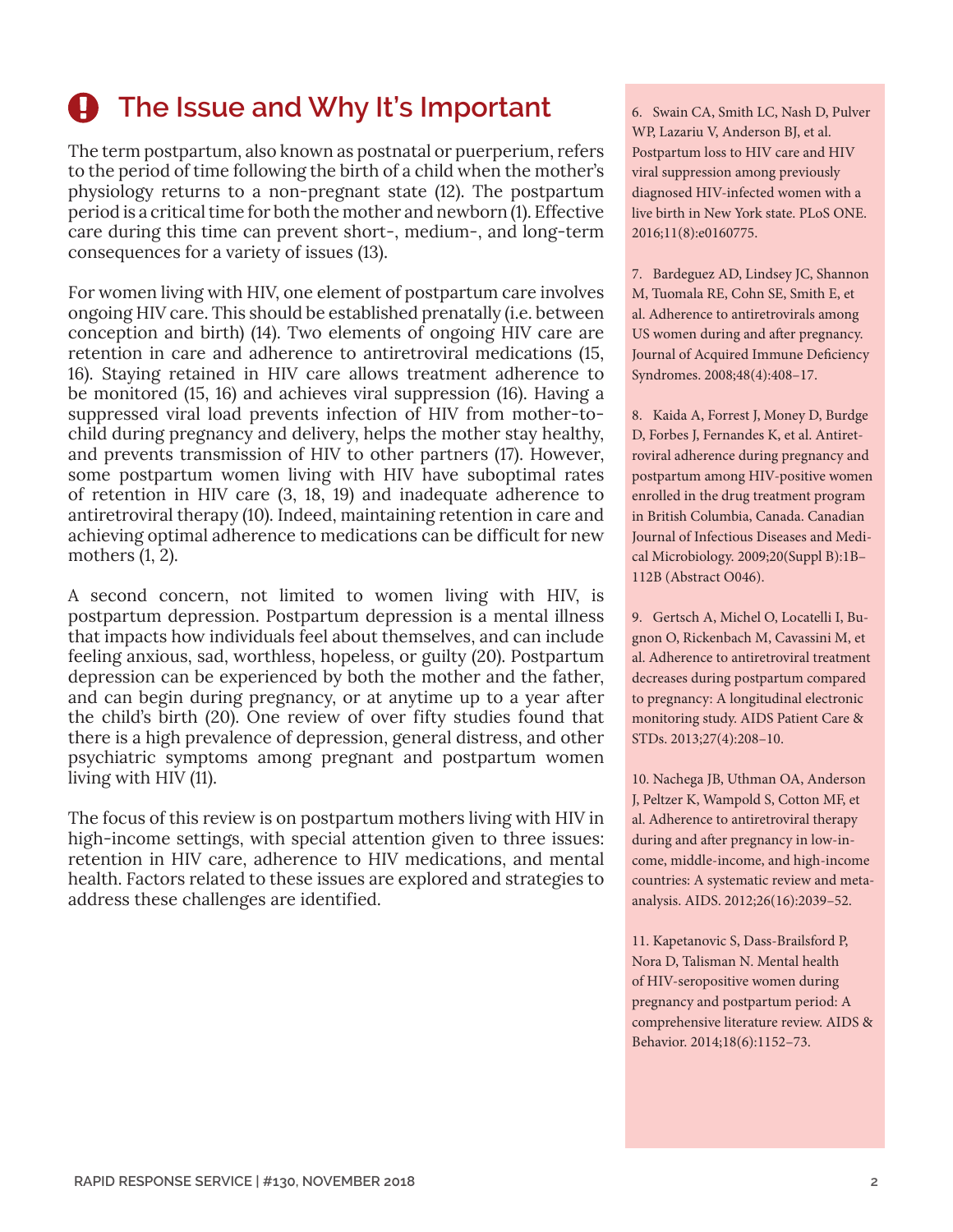### **M** What We Found

**Mother-to-child transmission of HIV**

Mother-to-child transmission (MTCT) of HIV, also known as vertical or perinatal transmission, is a critical component of care for the mother and infant during pregnancy, delivery, and the postpartum period (14). While the purpose of this review is not to explore MTCT transmission rates, guidelines, or prevention of MTCT, the prominence of this public health issue among women living with HIV warrants discussion. This section prefaces the challenges faced by postpartum women living with HIV by briefly outlining the current global status of MTCT, the nature of available literature, and our rationale for focusing on high-income economies.

#### *Prevalence of mother-to-child transmission: Canada and globally*

Research has shown that the most effective intervention to prevent MTCT of HIV is combination antiretroviral therapy (21–24). The Canadian guidelines for the care of pregnant women living with HIV state that consistent use of antiretroviral therapy, in addition to abstaining from breastfeeding, lower the risk of perinatal transmission to less than 1% (14). While the rate of MTCT in Canada has declined, missed opportunities still occur; between the years of 2011–2016, 14 cases of MTCT were recorded in Canada (25).

Perinatal transmission of HIV varies drastically across the globe. Currently, the WHO African Region carries the largest burden with more than 90% of new HIV infections among children (26). However, significant improvements have been made: from 2009 to 2015, there was a 60% reduction (270,000 to 110,000) in new HIV infections among children in the 21 sub-Saharan African priority countries (27). Nonetheless, critical gaps remain (27–29).

#### *Mother-to-child transmission of HIV in the postpartum period: Infant feeding*

In the postpartum period, MTCT of HIV can occur via breast milk (30, 31). The Canadian guidelines state that "[b]reast-feeding is not recommended regardless of plasma HIV viral load and use of antiretroviral therapy" (14); American guidelines also do not recommend breastfeeding (32). However, in light of recent evidence and the proven benefits of breastfeeding, the recommendation to completely abstain from breastfeeding among women living with HIV has been revisited (33, 34). Recent guidelines from the British HIV Association state that "the safest way to feed infants born to mothers with HIV is with formula milk" but that "[women] who are virologically suppressed on cART [combination antiretroviral therapy] with good adherence and who choose to breastfeed may be supported to do so" (35). The European AIDS Clinical Society advises against breastfeeding, but in cases where women insist on breastfeeding, they "recommend follow-up with increased clinical and virological monitoring of both the mother and the infant" (36). 12. Berens P. Overview of postpartum care. Available from [https://www.up](https://www.uptodate.com/contents/overview-of-the-postpartum-period-physiology-complications-and-maternal-care)[todate.com/contents/overview-of-the](https://www.uptodate.com/contents/overview-of-the-postpartum-period-physiology-complications-and-maternal-care)[postpartum-period-physiology-com](https://www.uptodate.com/contents/overview-of-the-postpartum-period-physiology-complications-and-maternal-care)[plications-and-maternal-care](https://www.uptodate.com/contents/overview-of-the-postpartum-period-physiology-complications-and-maternal-care) Accessed October 16, 2018. 2017.

13. Haran C, Van Driel M, Mitchell BL, Brodribb WE. Clinical guidelines for postpartum women and infants in primary care — A systematic review. BMC Pregnancy and Childbirth. 2014;14(1):51.

14. Money D, Tulloch K, Boucoiran I, Caddy S, Yudin MH, Allen V, et al. Guidelines for the care of pregnant women living with HIV and interventions to reduce perinatal transmission: Executive summary. Journal of Obstetrics and Gynaecology Canada. 2014;36(8):721–34.

15. Gardner EM, McLees MP, Steiner JF, Del Rio C, Burman WJ. The spectrum of engagement in HIV care and its relevance to test-and-treat strategies for prevention of HIV infection. Clinical Infectious Diseases. 2011;52(6):793–800.

16. Skarbinski J, Rosenberg E, Paz-Bailey G, Hall HI, Rose CE, Viall AH, et al. Human immunodeficiency virus transmission at each step of the care continuum in the United States. JAMA Internal Medicine. 2015;175(4):588–96.

17. CATIE. Your guide to HIV treatment. Available from [https://www.catie.](https://www.catie.ca/sites/default/files/Your%20Guide%20to%20HIV%20Treatment_EN_web_march2017.pdf) [ca/sites/default/files/Your%20Guide%20](https://www.catie.ca/sites/default/files/Your%20Guide%20to%20HIV%20Treatment_EN_web_march2017.pdf) [to%20HIV%20Treatment\\_EN\\_web\\_](https://www.catie.ca/sites/default/files/Your%20Guide%20to%20HIV%20Treatment_EN_web_march2017.pdf) [march2017.pdf](https://www.catie.ca/sites/default/files/Your%20Guide%20to%20HIV%20Treatment_EN_web_march2017.pdf) Accessed November 1, 2018. 2017.

18. Meade CM, Hussen SA, Momplaisir F, Badell M, Hackett S, Sheth AN. Long term engagement in HIV care among postpartum women with perinatal HIV infection in the United States. AIDS Care. 2018;30(4):488–92.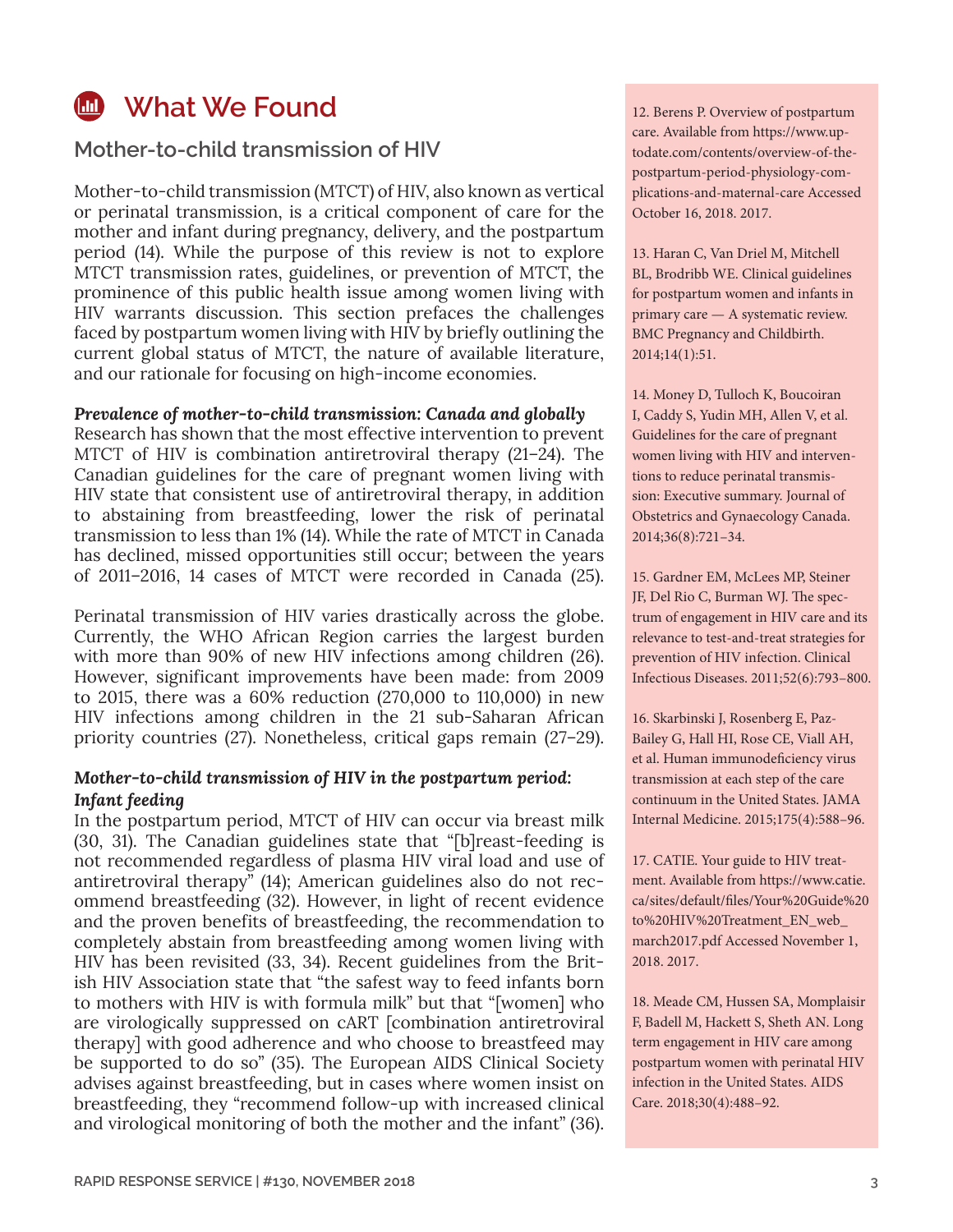Despite these recommendations, an article from July 2018 in *The Lancet HIV* states that "insufficient evidence exists to make clear recommendations for the required frequency of clinical and virological monitoring for mother and infant in a breastfeeding relationship or for the action to be taken in the event of viral rebound" (34). Conversely, in low-income settings, breastfeeding among postpartum women living with HIV is recommended (37). This is because the morbidity and mortality from infection among infants taking formula (due to unclean water) outweighs the risk of HIV transmission through breastmilk (37).

#### *Postpartum women living with HIV: Literature and the global context*

The literature focusing on prenatal and postpartum women living with HIV in high-income settings is limited (2, 6, 38). Our search of the literature did identify numerous studies and reviews on women living with HIV in the prenatal and postnatal stages of maternal care; however, the majority of these studies were conducted with women in low-income settings (primarily in sub-Saharan Africa) and mainly focused on MTCT of HIV. Several systematic reviews relevant to the research questions were identified (10, 39–44). However, a closer inspection revealed that, despite comprehensive search strategies, authors were only able to identify a few studies from high-income settings.

As discussed above, the rate of new HIV infections among children in sub-Saharan Africa is significantly greater compared to highincome settings, such as Canada. While UNAIDS has set a global target of 90-90-90 for 2020 (i.e. 90% of people living with HIV will be diagnosed; of those, 90% will be on treatment; of those, 90% will be virally suppressed) (45), the factors that drive the epidemic may be significantly different depending on the economic setting (46). These include the extent of diagnoses among those living with HIV, coverage of antiretroviral therapy, access to healthcare services, and surveillance systems that describe the epidemiology of HIV (46). Indeed, not all women have the same opportunities and access to critical resources for HIV care and effective prevention of MTCT (11). Furthermore, the different socioeconomic and cultural landscapes among high- and low-income economies require HIV prevention interventions to be context-sensitive (47). As a result, this review excludes studies conducted in low- and middle-income economies as defined by the World Bank Country and Lending Groups (48) and focuses on issues and interventions specific to postpartum women living with HIV in high-income settings.

19. Buchberg MK, Fletcher FE, Vidrine DJ, Levison J, Peters MY, Hardwicke R, et al. A mixed-methods approach to understanding barriers to postpartum retention in care among low-income, HIV-infected women. AIDS Patient Care & STDs. 2015;29(3):126–32.

20. Canadian Mental Health Association. Postpartum depression. Available from [https://cmha.ca/documents/post](https://cmha.ca/documents/postpartum-depression)[partum-depression](https://cmha.ca/documents/postpartum-depression) Accessed October 25, 2018. 2018.

21. Siegfried N, van der Merwe L, Brocklehurst P, Sint TT. Antiretrovirals for reducing the risk of mother-to-child transmission of HIV infection. Cochrane Database of Systematic Reviews. 2011;7(CD003510).

22. White AB, Mirjahangir JF, Horvath H, Anglemyer A, Read JS. Antiretroviral interventions for preventing breast milk transmission of HIV. Cochrane Database of Systematic Reviews. 2014;10(CD011323).

23. Fowler MG, Qin M, Fiscus SA, Currier JS, Flynn PM, Chipato T, et al. Benefits and risks of antiretroviral therapy for perinatal HIV prevention. New England Journal of Medicine. 2016;375(18):1726–37.

24. Mandelbrot L, Tubiana R, Le Chenadec J, Dollfus C, Faye A, Pannier E, et al. No perinatal HIV-1 transmission from women with effective antiretroviral therapy starting before conception. Clinical Infectious Diseases. 2015;61(11):1715–25.

25. Bitnun A, Lee T, Brophy J, Samson LM, Kakkar F, Vaudry W, et al. Missed opportunities for prevention of vertical HIV transmission in Canada, 1997– 2016: A surveillance study. CMAJ Open. 2018;6(2):E202–E10.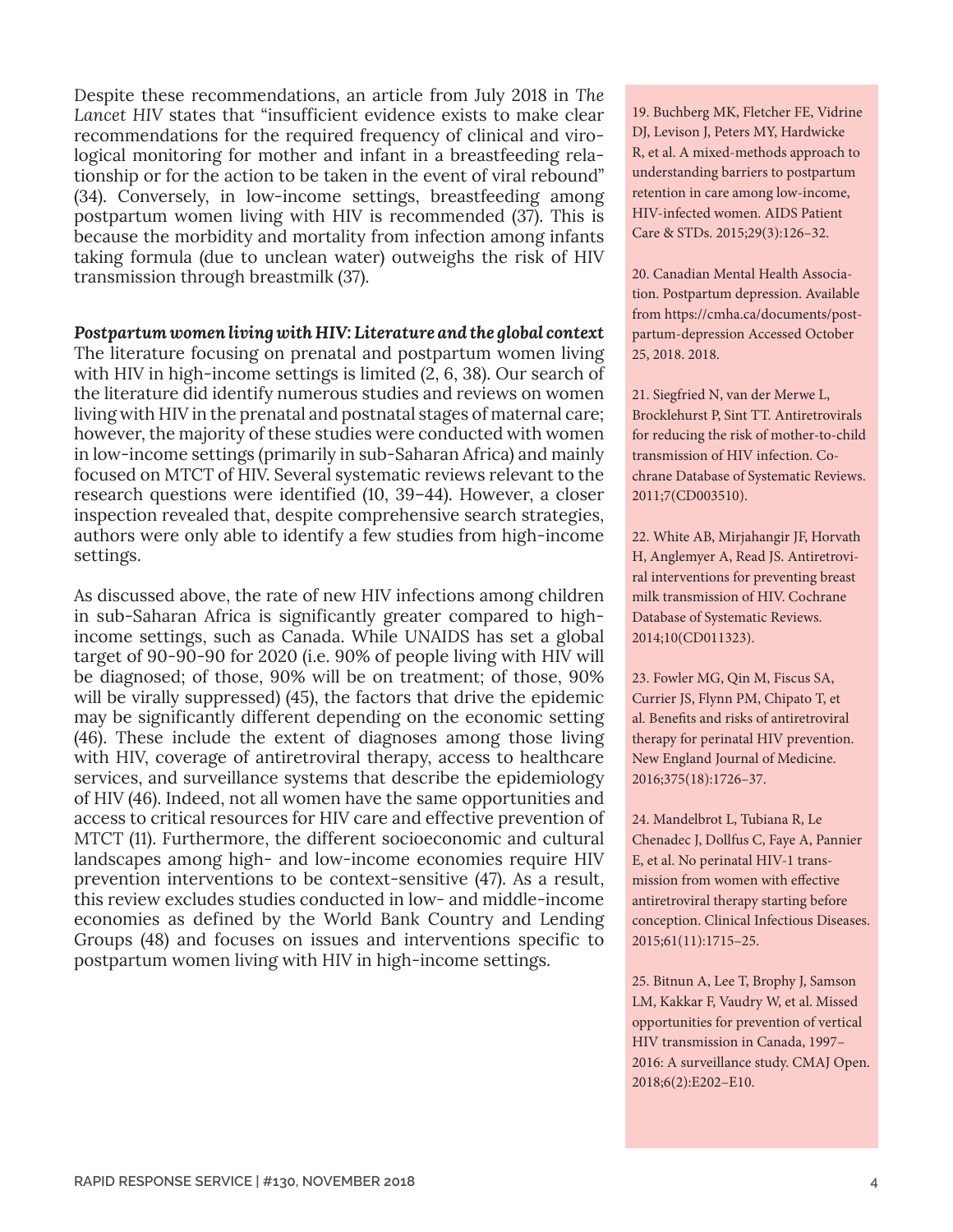### **Challenges to HIV care during the postpartum period**

Canadian guidelines state that "maternal antiretroviral therapy should be continued after delivery and reassessed for ongoing therapy by providers of adult HIV care" (14). This recommendation reinforces the importance of retention in care and adherence to HIV medications for postpartum women living with HIV. However, there are unique challenges that women living with HIV may encounter that impact their engagement in HIV care and adherence to antiretroviral treatment. The following sections briefly outline the challenges associated with these two aspects of care and identify strategies to address these obstacles.

#### *Postpartum retention in HIV care*

Retention in HIV care refers to scheduled visits with a primary HIV care provider, although there is no standard as to how often these should occur, and over what period of time (49). Staying retained in HIV care is an ongoing process critical to maintaining optimal health among all people living with HIV (15). Postpartum women living with HIV face unique challenges that may prevent them from staying retained in HIV care. Studies in high-income settings that identified predictors to poor retention in care are outlined below:

- **•** One study among 980 postpartum women in the state of New York, diagnosed with HIV at least one year before conception, found that poor engagement in HIV care preconception predicted loss-to-follow-up postpartum (6).
- **•** Data from the Swiss HIV Cohort Study (695 pregnancies in 580 women) found that being lost to follow-up was significantly associated with a history of injection drug use and not achieving an undetectable viral load at delivery (50).
- **•** A cohort analysis of women living with HIV in Philadelphia (695 deliveries in 561 women) found that women who engaged in HIV care within 90 days of delivery were more likely to be retained in care and virally suppressed in the first and second year after delivery (3).
- **•** A mixed-methods study conducted among a small sample of low-income women attending two county clinics in Texas found that high CD4 count at delivery, low viral load at baseline, low levels of depression, high interpersonal support, knowledge about the benefits of adherence, and strong relationships with providers were positively associated with postpartum follow-up (19).
- **•** An analysis of 213 medical charts from participants in a prenatal program in Texas identified factors associated with loss-to-follow up in the postpartum year; these included younger age, black race, late entry

26. World Health Organization: Regional Office for Africa. Elimination of mother-to-child transmission. Available from [https://afro.who.int/health-topics/](https://afro.who.int/health-topics/hivaids/emtct) [hivaids/emtct](https://afro.who.int/health-topics/hivaids/emtct) Accessed November 8, 2018. 2017.

27. Haroz D, von Zinkernagel D, Kiragu K. Development and impact of the Global Plan. Journal of Acquired Immune Deficiency Syndromes. 2017;75(1):S2.

28. Moyo F, Mazanderani AH, Bhardwaj S, Mhlongo O, Kufa T, Ng'oma K, et al. Near-real-time tracking of gaps in prevention of mother-to-child transmission of HIV in three districts of KwaZulu-Natal Province, South Africa. South African Medical Journal. 2018;108(4):319–24.

29. Ezeanolue EE, Powell BJ, Patel D, Olutola A, Obiefune M, Dakum P, et al. Identifying and prioritizing implementation barriers, gaps, and strategies through the Nigeria Implementation Science Alliance: Getting to zero in the prevention of mother-to-child transmission of HIV. Journal of Acquired Immune Deficiency Syndromes. 2016;72(Suppl 2):S161.

30. Kourtis AP, Bulterys M. Mother-tochild transmission of HIV: Pathogenesis, mechanisms and pathways. Clinics in Perinatology. 2010;37(4):721–37.

31. The Breastfeeding and HIV International Transmission Study Group. Late postnatal transmission of HIV-1 in breast-fed children: An individual patient data meta-analysis. The Journal of Infectious Diseases. 2004;189(12):2154– 66.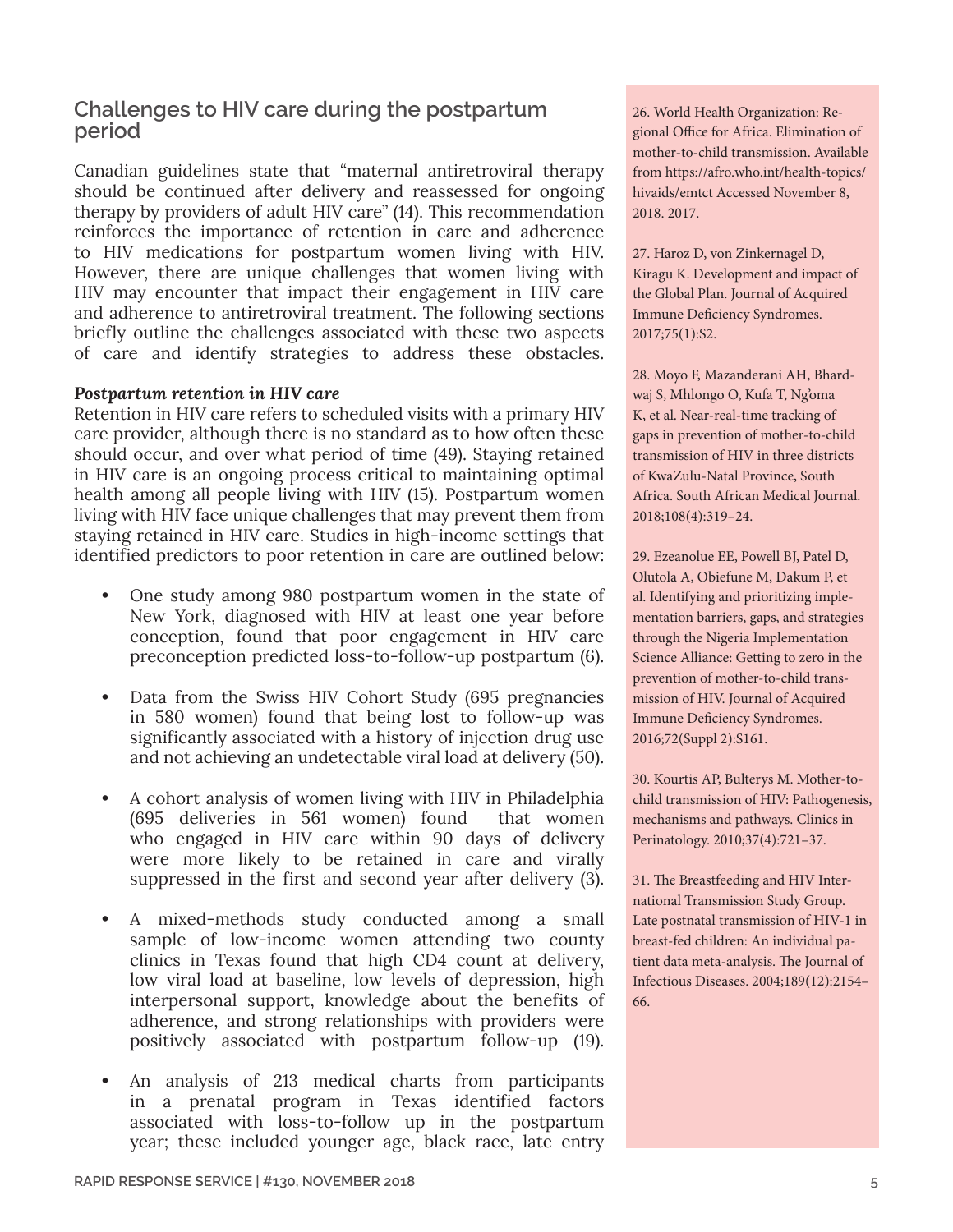to prenatal care, and no plans for contraceptive use (5).

- **•** A qualitative study among 18 postpartum women living with HIV in Alabama found that competing life priorities (such as work and childcare) and access to transportation were barriers to retention in HIV care (51). Facilitators to care included the desire to stay healthy for themselves and for their children, familial support, and appointment reminders.
- **•** A retrospective chart review of pregnant women living with HIV (297 deliveries in 274 women) in Mississippi found that presentation before the third trimester was associated with optimal follow-up in the postpartum year (4).

It is evident that several barriers can prevent optimal retention in HIV care among postpartum women living with HIV. However, we found few interventions that address this issue among populations in high-income settings. This observation is supported by a 2018 evidence review which notes the limited evidence base of interventions addressing this gap (38). Nonetheless, a few interventions appear to be promising.

One study from the UK in 2011 sought to determine if a financial incentive encouraged postpartum clinic attendance among women living with HIV (52). The financial incentive was based on the high cost of replacement feeding (i.e. formula); at that time, the recommendation in the UK was to completely abstain from breastfeeding (53). Authors compared attendance rates and clinical outcomes among women who had not received the intervention (n=25), and those who had (n=26). Authors found that replacement feeding was supportive; furthermore, participants attended more appointments on average with better adherence to antiretroviral medication.

A second study done in the UK qualitatively evaluated a peer support program called Mentor Mother (54), a model of peer support ([www.m2m.org](http://www.m2m.org)). Originally developed in South Africa in 2001, the study sought to determine if this peer support program was acceptable for African mothers living with HIV in England. Mentors received 36 hours of training on peer mentorship techniques and HIV during pregnancy. Where possible, "pairing" of a mentor and mother took culture, language, and HIV experience into account. Mentoring occurred through face-to-face meetings during the prenatal phase, continuing through the postnatal period, if needed. Semi-structured and in-depth interviews among six mentors and six mentees were conducted. Key themes from the qualitative analysis included "supporting mothers to avoid mother-to-child transmission" (e.g. reinforcing medical advice and strategies to manage HIV and motherhood) and "emotional support" (e.g. role modelling and nonjudgemental acceptance). Authors concluded that the program was a successful hybrid between the Mentor Mother programs in Africa and peer support models already operating in England.

32. U.S. Department of Health and Human Services. HIV and pregnancy: Preventing mother-to-child transmission of HIV after birth. Available from [https://aidsinfo.nih.gov/understanding](https://aidsinfo.nih.gov/understanding-hiv-aids/fact-sheets/24/71/preventing-mother-to-child-transmission-of-hiv-after-birth)[hiv-aids/fact-sheets/24/71/preventing](https://aidsinfo.nih.gov/understanding-hiv-aids/fact-sheets/24/71/preventing-mother-to-child-transmission-of-hiv-after-birth)[mother-to-child-transmission-of-hiv](https://aidsinfo.nih.gov/understanding-hiv-aids/fact-sheets/24/71/preventing-mother-to-child-transmission-of-hiv-after-birth)[after-birth](https://aidsinfo.nih.gov/understanding-hiv-aids/fact-sheets/24/71/preventing-mother-to-child-transmission-of-hiv-after-birth) Accessed November 6, 2018. 2017.

33. Kahlert C, Aebi-Popp K, Bernasconi E, Martinez de Tejada B, Nadal D, Paioni P, et al. Is breastfeeding an equipoise option in effectively treated HIV-infected mothers in a highincome setting? Swiss Medical Weekly. 2018;148(w14648).

34. Waitt C, Low N, Van de Perre P, Lyons F, Loutfy M, Aebi-Popp K. Does U=U for breastfeeding mothers and infants? Breastfeeding by mothers on effective treatment for HIV infection in high-income settings. The Lancet HIV. 2018;5(9):e531–e36.

35. British HIV Association. British HIV Association guidelines for the management of HIV infection in pregnant women 2018: Draft HIV consultation. Available from [https://www.bhiva.org/](https://www.bhiva.org/file/WrhwAPoKvRmeV/BHIVA-Pregnancy-guidelines-consultation-draft-final.pdf) [file/WrhwAPoKvRmeV/BHIVA-Preg](https://www.bhiva.org/file/WrhwAPoKvRmeV/BHIVA-Pregnancy-guidelines-consultation-draft-final.pdf)[nancy-guidelines-consultation-draft](https://www.bhiva.org/file/WrhwAPoKvRmeV/BHIVA-Pregnancy-guidelines-consultation-draft-final.pdf)[final.pdf](https://www.bhiva.org/file/WrhwAPoKvRmeV/BHIVA-Pregnancy-guidelines-consultation-draft-final.pdf) Accessed November 6, 2018. 2018.

36. European AIDS Clinical Society. Guidelines, Version 9.1 — Treatment of HIV-positive pregnant women. Available from [http://www.eacsociety.org/](http://www.eacsociety.org/files/2018_guidelines-9.1-english.pdf) [files/2018\\_guidelines-9.1-english.pdf](http://www.eacsociety.org/files/2018_guidelines-9.1-english.pdf) Accessed November 8, 2018. 2018.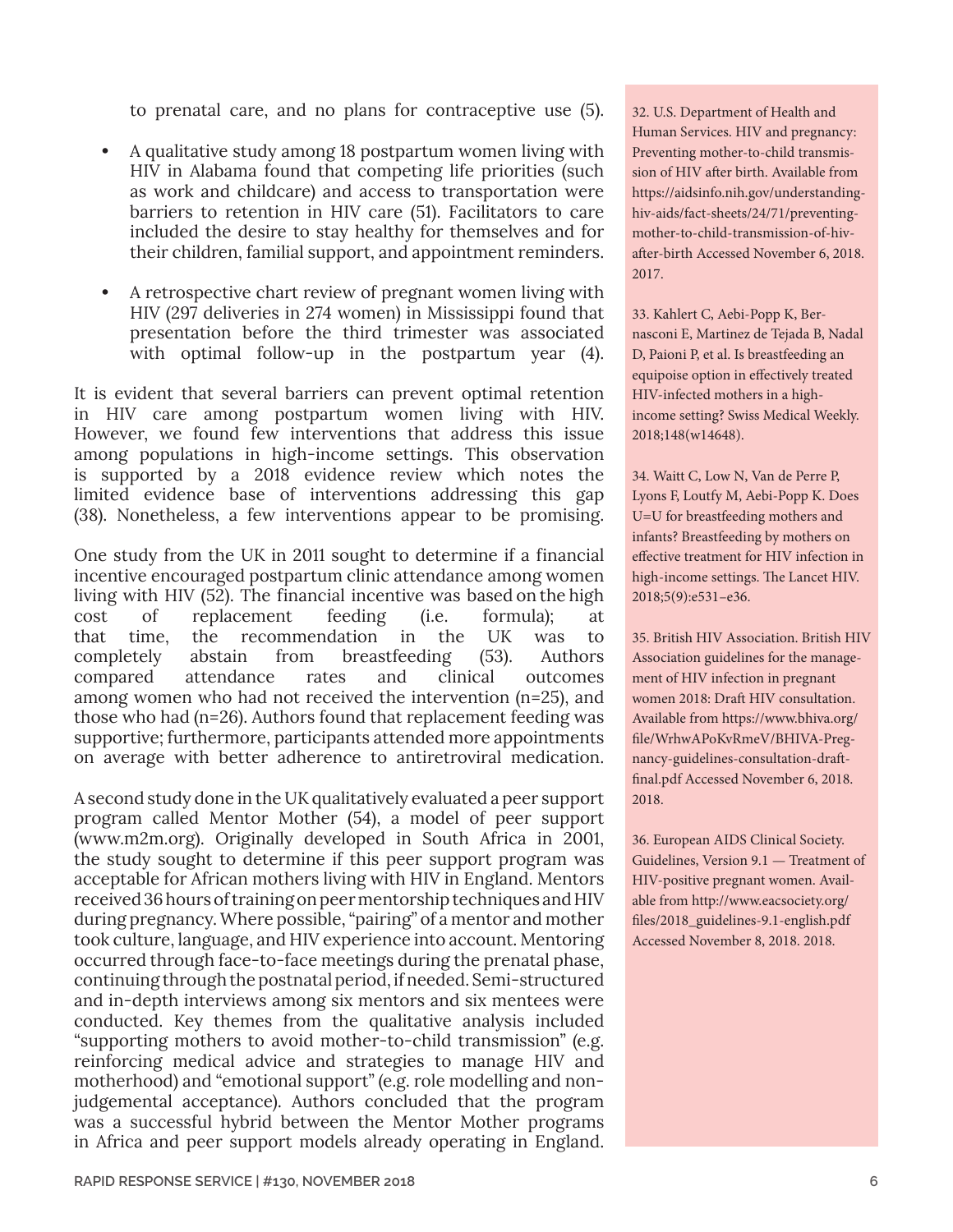A recent intervention in the U.S. evaluated a Perinatal Medical Case Management (PCM) program among pregnant and postpartum women living with HIV in Philadelphia (2). The PCM program is a referral-based, voluntary program designed to support pregnant women living with HIV during pregnancy and up to one year postpartum. Perinatal (i.e. before and after birth) medical case managers offer psychosocial support, address structural barriers to HIV care, and identify unmet needs. Plans for care include goal setting for disclosure, retention in HIV care, and adherence to antiretroviral therapy. Over a nine-year period, of 849 pregnant women living with HIV, 448 (53%) received PCM. Authors found that women receiving PCM were more likely to achieve viral suppression prior to delivery and were more likely to be retained in HIV care at one year postpartum.

An abstract (55) from the 7th International Workshop on HIV & Women (2017) outlines how a peer support intervention for postpartum women was successfully adapted out of a prenatal care model called Centering Pregnancy (56). The intervention consisted of ten two-hour sessions per pregnancy which included basic HIV facts, disclosure, medication adherence, safe sex and conception, the logistics and importance of retention in care, and infant testing after delivery. Compared to women in standard one-on-one care (n=20), women receiving the intervention (n=26) demonstrated an increase in clinic visits postpartum. Additionally, qualitative data suggested that women preferred the group model as opposed to standard care.

Finally, a recent editorial review presents interventions in lowand high-income settings that could help improve retention in care for postpartum women living with HIV in the United States (38). The authors note that the majority of studies were conducted in low- or moderate- resource settings, which may be less applicable and more difficult to adapt to high-resource settings. Nevertheless, authors suggest that some low-income interventions could be adapted to different settings. Five key action steps to improving retention in HIV care postpartum are proposed:

- 1. Increasing provider and patient awareness of poor postpartum retention, with targeted support occurring as soon as possible during pregnancy
- 2. Improving care coordination using existing resources
- 3. Implementing the Perinatal Medical Case Management program (2)
- 4. Implementing peer support interventions through adaptation
- 5. Using adapted technology-based interventions to improve engagement postpartum

37. World Health Organization, United Nations Children's Fund. Guideline: Updates on HIV and infant feeding: The duration of breastfeeding, and support from health services to improve feeding practices among mothers living with HIV. Available from [http://](http://apps.who.int/iris/bitstream/handle/10665/246260/9789241549707-eng.pdf?sequence=1) [apps.who.int/iris/bitstream/hand](http://apps.who.int/iris/bitstream/handle/10665/246260/9789241549707-eng.pdf?sequence=1) [le/10665/246260/9789241549707-eng.](http://apps.who.int/iris/bitstream/handle/10665/246260/9789241549707-eng.pdf?sequence=1) [pdf?sequence=1](http://apps.who.int/iris/bitstream/handle/10665/246260/9789241549707-eng.pdf?sequence=1) Accessed November 9, 2018. 2016.

38. Momplaisir FM, Storm DS, Nkwihoreze H, Jayeola O, Jemmott JB. Improving postpartum retention in care for women living with HIV in the United States. AIDS. 2018;32(2):133–42.

39. Hodgson I, Plummer ML, Konopka SN, Colvin CJ, Jonas E, Albertini J, et al. A systematic review of individual and contextual factors affecting ART initiation, adherence, and retention for HIV-infected pregnant and postpartum women. PLoS ONE. 2014;9(11):e111421.

40. Geldsetzer P, Yapa HM, Vaikath M, Ogbuoji O, Fox MP, Essajee SM, et al. A systematic review of interventions to improve postpartum retention of women in PMTCT and ART care. Journal of the International AIDS Society. 2016;19(1):20679.

41. Ambia J, Mandala J. A systematic review of interventions to improve prevention of mother-to-child HIV transmission service delivery and promote retention. Journal of the International AIDS Society. 2016;19(1):20309.

42. Van der Woude DA, Pijnenborg JM, de Vries J. Health status and quality of life in postpartum women: A systematic review of associated factors. European Journal of Obstetrics, Gynecology, & Reproductive Biology. 2015;185:45–52.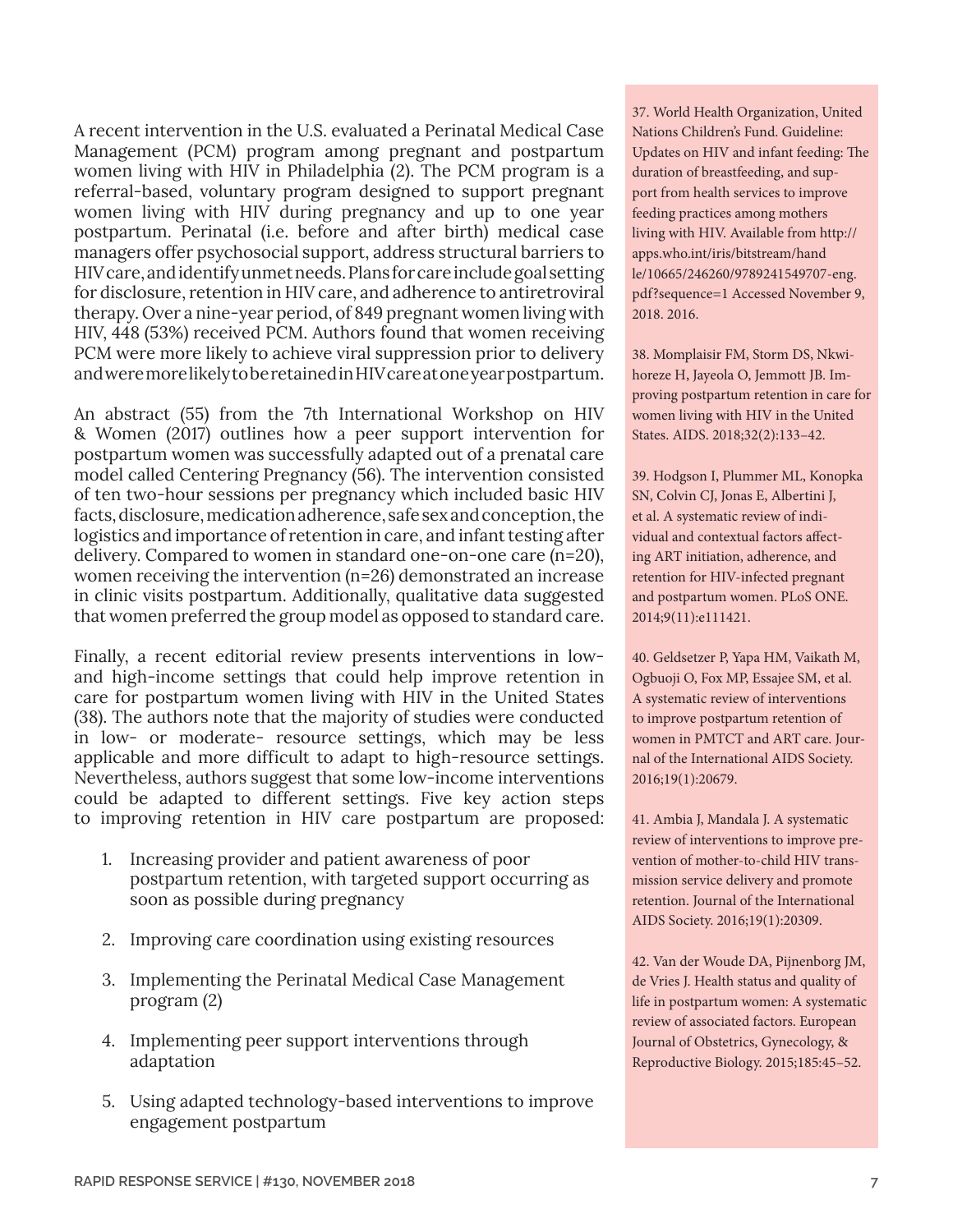Authors also suggest that interventions should be proactive, beginning before or during pregnancy, and should address interrelated factors that impact retention.

#### *Postpartum adherence to HIV medications*

Canadian guidelines recommend that "[a]ll pregnant women living with HIV should be treated with combination antiretroviral therapy regardless of baseline CD4 and viral load" (14). Of note, any risks identified due to taking antiretroviral medication while pregnant are outweighed by the benefits of treatment (57). Additionally, women living with HIV should not discontinue antiretroviral therapy postpartum, given the health benefits and associated risks (58); rather, antiretroviral therapy should be continued after delivery and reassessed by an HIV care provider (59).

Despite these recommendations, pregnancy and the postpartum period cause changes in a mother's life that may impact adherence to an antiretroviral regimen (9). One systematic review found that reaching adequate levels of adherence is especially challenging in the postpartum period (10); another found that multiple factors impact a woman's ability to adhere to her medication (44). Indeed, we identified five systematic reviews (10, 39, 43, 44, 60) that detailed antiretroviral therapy usage among pregnant or postpartum women living with HIV. However, of the individual studies included in these reviews, only a select few were conducted in high-income settings, published in the past ten years, and relevant to the research question on adherence. A few of these are described below:

- **•** An oral abstract from the 2009 Canadian Association for HIV Research conference detailed antiretroviral therapy adherence during pregnancy and postpartum among women living with HIV in British Columbia (8). Using data from provincial databases, authors identified 84 women between the years of 1993 and 2006 that had suitable data (i.e. both prenatal and postpartum data) available for analysis. Adherence was compared across five time periods: third trimester, and three, six, nine, and 12 months postpartum. Authors found that adherence significantly decreased with each subsequent time interval of followup and was associated with lower CD4 counts at baseline and living in the Vancouver Coastal Health Authority.
- **•** One study conducted in the U.S. from 2002–2005 assessed adherence to antiretroviral therapy among 161 pregnant women living with HIV (61). Women completed at least one self-reported adherence questionnaire late in their pregnancy and were followed until 12 weeks postpartum. Authors found that women who missed their prenatal vitamins and used illicit drugs (past or present) were more likely to have poor adherence.

43. Colvin CJ, Konopka S, Chalker JC, Jonas E, Albertini J, Amzel A, et al. A systematic review of health system barriers and enablers for antiretroviral therapy (ART) for HIV-infected pregnant and postpartum women. PLoS ONE. 2014;9(10):e108150.

44. Vitalis D. Factors affecting antiretroviral therapy adherence among HIV-positive pregnant and postpartum women: An adapted systematic review. International Journal of STD & AIDS. 2013;24(6):427–32.

45. UNAIDS. 90-90-90: An ambitious treatment target to help end the AIDS epidemic. Available from [http://www.](http://www.unaids.org/sites/default/files/media_asset/90-90-90_en.pdf) [unaids.org/sites/default/files/media\\_as](http://www.unaids.org/sites/default/files/media_asset/90-90-90_en.pdf)[set/90-90-90\\_en.pdf](http://www.unaids.org/sites/default/files/media_asset/90-90-90_en.pdf) Accessed November 12, 2018. 2014.

46. Sullivan PS, Jones JS, Baral SD. The global north: HIV epidemiology in high-income countries. Current Opinion in HIV and AIDS. 2014;9(2):199– 205.

47. Edwards N, Barker PM. The importance of context in implementation research. Journal of Acquired Immune Deficiency Syndromes. 2014;67:S157– S62.

48. The World Bank. World Bank Country and Lending Groups. Available from [https://datahelpdesk.worldbank.org/](https://datahelpdesk.worldbank.org/knowledgebase/articles/906519-world-bank-country-and-lending-groups) [knowledgebase/articles/906519-world](https://datahelpdesk.worldbank.org/knowledgebase/articles/906519-world-bank-country-and-lending-groups)[bank-country-and-lending-groups](https://datahelpdesk.worldbank.org/knowledgebase/articles/906519-world-bank-country-and-lending-groups) Accessed November 21, 2018. 2018.

49. Mugavero MJ, Westfall AO, Zinski A, Davila J, Drainoni M-L, Gardner LI, et al. Measuring retention in HIV care: The elusive gold standard. Journal of Acquired Immune Deficiency Syndromes. 2012;61(5):574–80.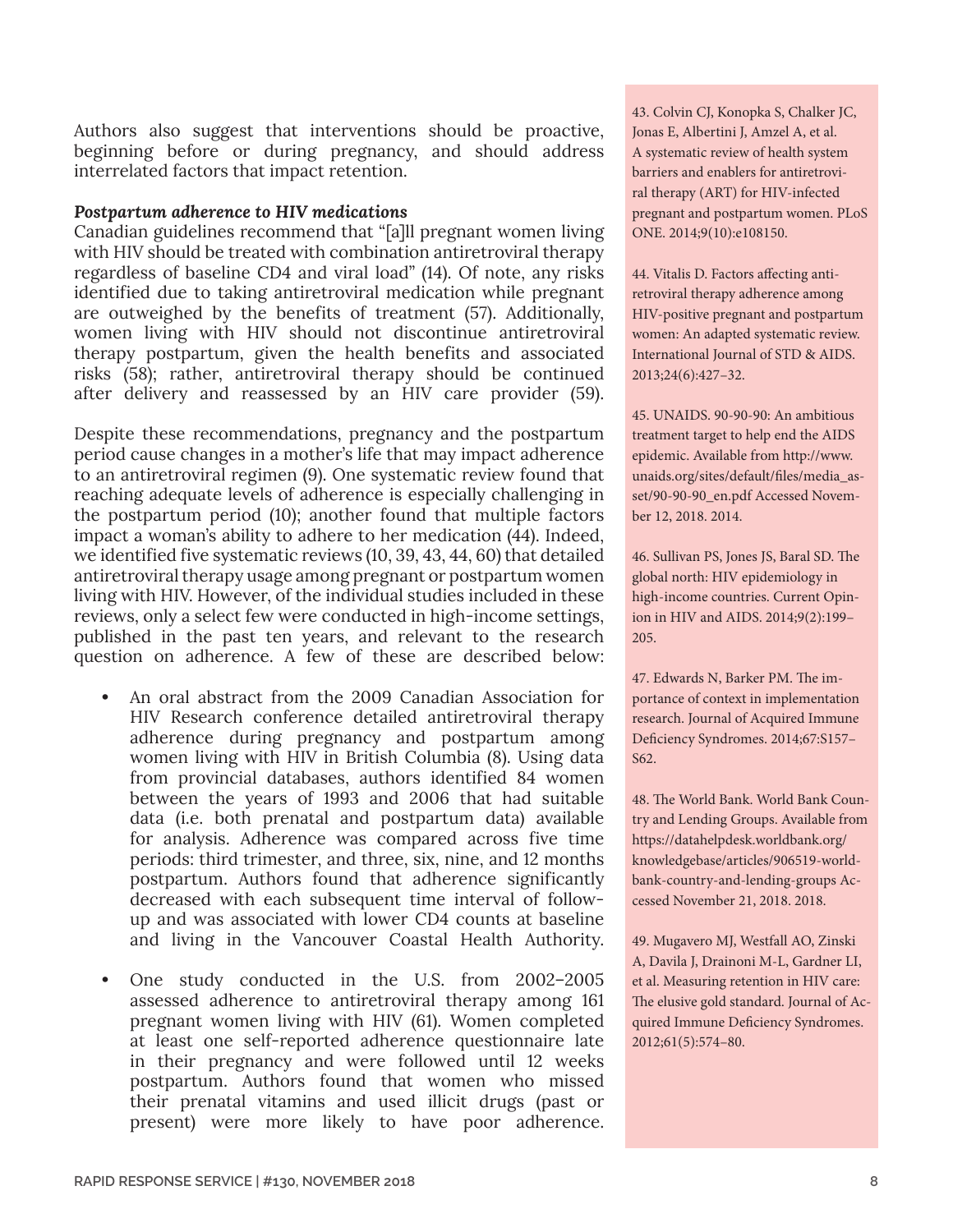- **•** Another study from the U.S. examined postpartum medication adherence during pregnancy and postpartum (62). Between 2001 and 2005, adherence questionnaires were administered to 399 pregnant and postpartum women living with HIV on antiretroviral therapy. At six months postpartum, women who reported complete adherence were on average two years older than those who reported non-adherence, and were more likely to be Black as compared to white or Hispanic. Authors also found that the number of women who adhered to their HIV medication decreased as other health symptoms increased.
- **•** A third U.S. study assessed adherence rates among 519 pregnant and postpartum women living with HIV from 2002 to 2005 (7). During pregnancy, 75% reported perfect adherence; this decreased at 6, 24, and 48 weeks postpartum. Perfect adherence postpartum was associated with initiating antiretroviral therapy during pregnancy, not having AIDS, never missing prenatal vitamins, never having used marijuana, and feeling happy all or most of the time.

In a 2014, a systematic review on interventions to improve adherence to antiretroviral therapy among people living with HIV noted that a major evidence gap in adherence-enhancing interventions existed among pregnant and breastfeeding women (63). Similarly, we were only able to identify a few interventions that improved adherence among postpartum women living with HIV in high-income settings. Note that some interventions mentioned in the previous section on retention in care also address adherence (2, 52, 55). This is expected, as regular clinic visits are associated with antiretroviral adherence and viral suppression (38).

Directly Observed Therapy (DOT) is a method of drug administration where a health care professional ensures that an individual receives and takes all medication as prescribed (64). A 2010 meta-analysis reported that DOT of antiretroviral therapy had a significant impact on virologic, immunologic, and adherence outcomes (65). One study identified in this meta-analysis evaluated the issues impacting adherence to antiretroviral therapy among pregnant and postpartum women living with HIV in the U.S. territory of Puerto Rico in 2003 (66). A convenience sample of seventeen pregnant and postpartum women participated in qualitative research. Women expressed that if DOT were available, they would be willing to integrate it into their life. Notably, the dominant theme in the interviews was the potential supportive role a DOT health care professional (e.g., social outreach worker) would provide.

50. Aebi-Popp K, Kouyos R, Bertisch B, Staehelin C, Rudin C, Hoesli I, et al. Postnatal retention in HIV care: Insight from the Swiss HIV Cohort Study over a 15-year observational period. HIV Medicine. 2016;17(4):280–88.

51. Boehme AK, Davies SL, Moneyham L, Shrestha S, Schumacher J, Kempf MC. A qualitative study on factors impacting HIV care adherence among postpartum HIV-infected women in the rural southeastern USA. AIDS Care. 2014;26(5):574–81.

52. Williams E, Barnes L, Rowsell C, Islam M, Amofa N, Wills M, et al. The impact of financial support for replacement infant feeding on postpartum attendance and outcomes for women with HIV: P139. HIV Medicine. 2014;15:60.

53. De Ruiter A, Mercey D, Anderson J, Chakraborty R, Clayden P, Foster G, et al. British HIV Association and Children's HIV Association guidelines for the management of HIV infection in pregnant women 2008. HIV Medicine. 2008;9(7):452–502.

54. McLeish J, Redshaw M. 'We have beaten HIV a bit': A qualitative study of experiences of peer support during pregnancy with an HIV Mentor Mother project in England. BMJ Open. 2016;6(6):e011499.

55. Eppes C, Smith H, David V, Levison J. Improving postpartum retention in care among women living with HIV: A new approach. Available from [http://regist2.virology-education.](http://regist2.virology-education.com/2017/7hivwomen/Abstractbook.pdf) [com/2017/7hivwomen/Abstractbook.](http://regist2.virology-education.com/2017/7hivwomen/Abstractbook.pdf) [pdf](http://regist2.virology-education.com/2017/7hivwomen/Abstractbook.pdf) Accessed November 12, 2018. 2017.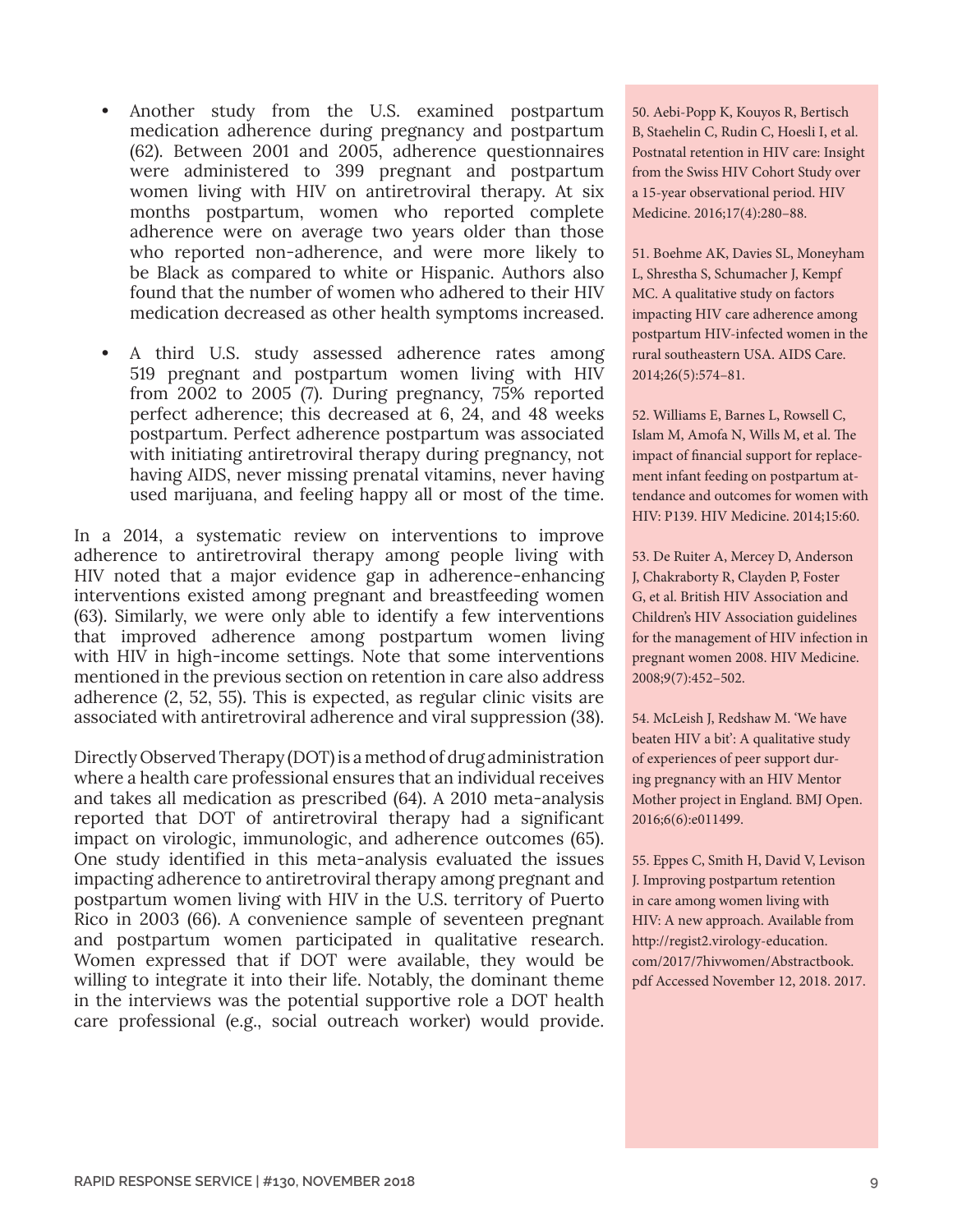Another intervention specific to HIV medication adherence, WelTel SMS text-messaging, was undertaken among a vulnerable cohort of individuals in British Columbia (67) and was adapted from WelTel Kenya1 (68). Participants (n=80) were enrolled in the cohort study from April 2013–May 2014; 90% were women. Authors reported that adherence to antiretroviral therapy significantly improved, but that appointment attendance decreased slightly. The relationship between text-message replies and viral load was not significant. A more recent study on WelTel gives an estimate of the operating costs of this program in a Canadian setting (69). A similar text messaging service in the U.S., Text4baby, aims to provide timely information to pregnant women and new mothers on personal health and infant concerns, though this is not specific to women living with HIV (70).

### **Postpartum women living with HIV and depression**

Canadian research has demonstrated that depressive symptoms are prevalent and likely to reoccur among people living with HIV (71), and that the prevalence and severity among women living with HIV is higher compared to men (72). Furthermore, mental health concerns among pregnant and postpartum women living with HIV are widespread (11, 73). A systematic review from 2014 identified 53 studies (30 from high-income countries) examining the mental health of pregnant and postpartum women living with HIV (11). Authors concluded that globally, psychiatric symptoms, particularly depression and mental health vulnerabilities, have the potential to impact well-being, quality of life, and other important clinical outcomes in this population.

Criteria used to diagnose major depressive disorder are the same for diagnosing depression in women who are pregnant or postpartum (74). According to the latest Diagnostic and Statistical Manual of Mental Disorders (DSM-5®), published in 2013, if symptoms occur during pregnancy for four weeks after delivery, the specifier of "peripartum" is used (75). Of note, the DSM®4 (2010) used the specifier "postpartum", which referred only to onset of symptoms within four weeks of delivery (76). Despite this change between the fourth and fifth editions, it appears that several authors continue to use the term "postpartum" when specifically talking about depression after delivery.

The Canadian HIV Pregnancy Planning Guidelines include a set of recommendations regarding psychosocial and mental health related to HIV pregnancy planning and fertility (77). These recommendations include assembling an appropriate care team for the perinatal period and content suggestions for counselling sessions, though there are no specific recommendations regarding perinatal depression. The Canadian Guidelines for the Care of Pregnant Women Living with HIV and Interventions to Reduce Perinatal Transmission briefly

56. Kershaw TS, Magriples U, Westdahl C, Rising SS, Ickovics J. Pregnancy as a window of opportunity for HIV prevention: Effects of an HIV intervention delivered within prenatal care. American Journal of Public Health. 2009;99(11):2079–86.

57. Uthman OA, Nachega JB, Anderson J, Kanters S, Mills EJ, Renaud F, et al. Timing of initiation of antiretroviral therapy and adverse pregnancy outcomes: A systematic review and meta-analysis. The Lancet HIV. 2017;4(1):e21–e30.

58. British Columbia Centre for Excellence in HIV/AIDS. Therapeutic guidelines: Antiretroviral (ARV) treatment of adult HIV infection. Available from [http://cfenet.ubc.ca/sites/default/](http://cfenet.ubc.ca/sites/default/files/uploads/Guidelines/Therapeutic-Guidelines-for-Antiretroviral-ARV-Treatment-of-Adult-HIV-Infection-[07-JUN-2018].pdf) [files/uploads/Guidelines/Therapeutic-](http://cfenet.ubc.ca/sites/default/files/uploads/Guidelines/Therapeutic-Guidelines-for-Antiretroviral-ARV-Treatment-of-Adult-HIV-Infection-[07-JUN-2018].pdf)[Guidelines-for-Antiretroviral-ARV-](http://cfenet.ubc.ca/sites/default/files/uploads/Guidelines/Therapeutic-Guidelines-for-Antiretroviral-ARV-Treatment-of-Adult-HIV-Infection-[07-JUN-2018].pdf)[Treatment-of-Adult-HIV-Infection-\[07-](http://cfenet.ubc.ca/sites/default/files/uploads/Guidelines/Therapeutic-Guidelines-for-Antiretroviral-ARV-Treatment-of-Adult-HIV-Infection-[07-JUN-2018].pdf) [JUN-2018\].pdf](http://cfenet.ubc.ca/sites/default/files/uploads/Guidelines/Therapeutic-Guidelines-for-Antiretroviral-ARV-Treatment-of-Adult-HIV-Infection-[07-JUN-2018].pdf) Accessed November 2, 2018. 2018.

59. World Health Organization. Motherto-child transmission of HIV. Available from [https://www.who.int/hiv/topics/](https://www.who.int/hiv/topics/mtct/about/en/) [mtct/about/en/](https://www.who.int/hiv/topics/mtct/about/en/) Accessed October 22, 2018. 2016.

60. Zhou H, Liu L, Zhang M, Chen X, Huang Z. Antiretroviral therapy among pregnant and postpartum women in China: A systematic review and metaanalysis. American Journal of Infection Control. 2016;44(3):e25–e35.

61. Cohn SE, Umbleja T, Mrus J, Bardeguez AD, Andersen JW, Chesney MA. Prior illicit drug use and missed prenatal vitamins predict nonadherence to antiretroviral therapy in pregnancy: Adherence analysis A5084. AIDS patient care and STDs. 2008;22(1):29–40.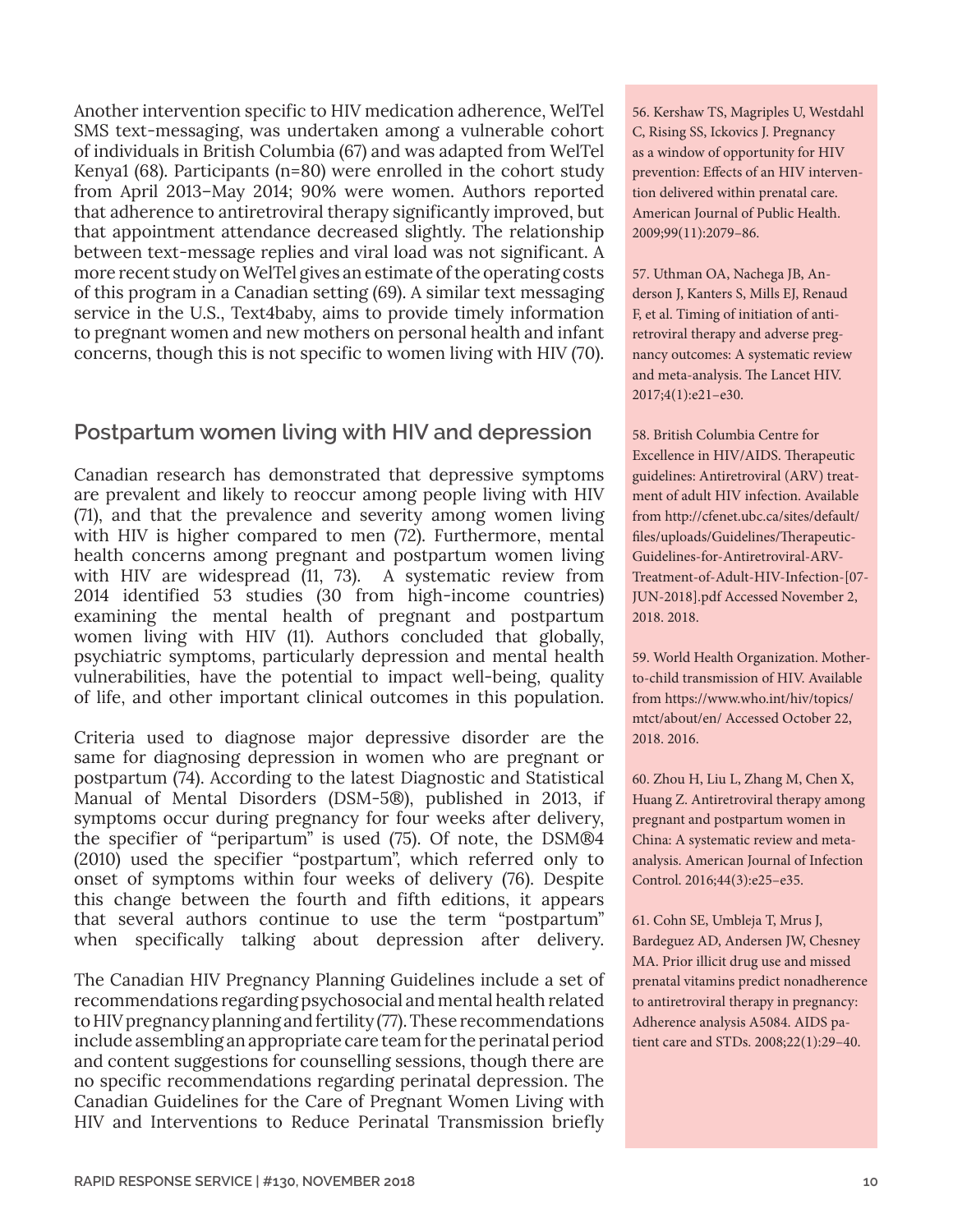mention that mental health services are a comprehensive issue that needs to be addressed, but do not offer recommendations (14).

Several studies found in our search examined depression and other mental health concerns among pregnant or postpartum women:

- **•** One study retrospectively examined case notes of 84 pregnancies among 76 women living with HIV in Sheffield, UK (78). Women who missed appointments and who were non-adherent to antiretroviral therapy experienced psychological problems, including self-reported depression.
- **•** A study among pregnant and early postpartum women living with HIV in Ontario (n=77) found that HIV-related stigma increased from pregnancy to postpartum (79). Depression symptoms and perceived racism were significant predictors of overall HIV-related stigma.
- **•** Another study evaluated the association between depression during pregnancy and HIV care outcomes (80). Of note, the study population consisted of women enrolled in the PCM program in Philadelphia, previously described (2). Women living with HIV with possible or definite depression had similar outcomes on the HIV care continuum compared to those without depression. Authors suggest that while the majority of women in the cohort experienced several psychological stressors, the intensive support provided by PCM was highly beneficial, and likely reflects the results of the study.
- **•** A study conducted at a specialty perinatal HIV clinic with women (n=215) receiving obstetric care at Northwestern University found that maternal disclosure of HIV serostatus to family members was associated with a reduction in postpartum depression by more than half (81).
- **•** A study in a Philadelphia hospital examining depression among women living with (n=49) and without HIV (n=113) found that childhood sexual abuse was predictive of postpartum depression among women living with HIV (82).

Interventions to address perinatal depression among women living with HIV were difficult to identify. Two systematic reviews outlining interventions for perinatal depression among women in general were identified (83, 84). However, it is important to note that there may be additional physical and psychological healthrelated risks among women living with HIV who are experiencing perinatal depression (85). Nonetheless, these two systematic reviews may aid in identifying potential strategies to explore. The first review is from 2007, and its authors found that psychosocial and psychological interventions appear to be effective in reducing symptoms of postpartum depression (84). The second is a meta-analysis from 2016, and had similar results: psychological 62. Mellins C, Chu C, Malee K, Allison S, Smith R, Harris L, et al. Adherence to antiretroviral treatment among pregnant and postpartum HIV-infected women. AIDS Care. 2008;20(8):958–68.

63. Chaiyachati KH, Ogbuoji O, Price M, Suthar AB, Negussie EK, Barnighausen T. Interventions to improve adherence to antiretroviral therapy: A rapid systematic review. AIDS. 2014;28(Suppl 2):S187–S204.

64. U.S. Department of Health and Human Services. AIDSinfo glossary of HIV/AIDS related terms. Available from [https://aidsinfo.nih.gov/content](https://aidsinfo.nih.gov/contentfiles/glossaryhivrelatedterms_english.pdf)[files/glossaryhivrelatedterms\\_english.](https://aidsinfo.nih.gov/contentfiles/glossaryhivrelatedterms_english.pdf) [pdf](https://aidsinfo.nih.gov/contentfiles/glossaryhivrelatedterms_english.pdf) Accessed Novebmer 14, 2018. 2018.

65. Hart JE, Jeon CY, Ivers LC, Behforouz HL, Caldas A, Drobac PC, et al. Effect of directly observed therapy for highly active antiretroviral therapy on virologic, immunologic, and adherence outcomes: A meta-analysis and systematic review. Journal of Acquired Immune Deficiency Syndromes. 2010;54(2):167–79.

66. Ciambrone D, Loewenthal HG, Bazerman LB, Zorilla C, Urbina B, Mitty JA. Adherence among women with HIV infection in Puerto Rico: The potential use of modified directly observed therapy (MDOT) among pregnant and postpartum women. Women & health. 2007;44(4):61–77.

67. King E, Kinvig K, Steif J, Qiu AQ, Maan EJ, Albert AY, et al. Mobile text messaging to improve medication adherence and viral load in a vulnerable Canadian population living with human immunodeficiency virus: A repeated measures study. Journal of Medical Internet Research. 2017;19(6):e190.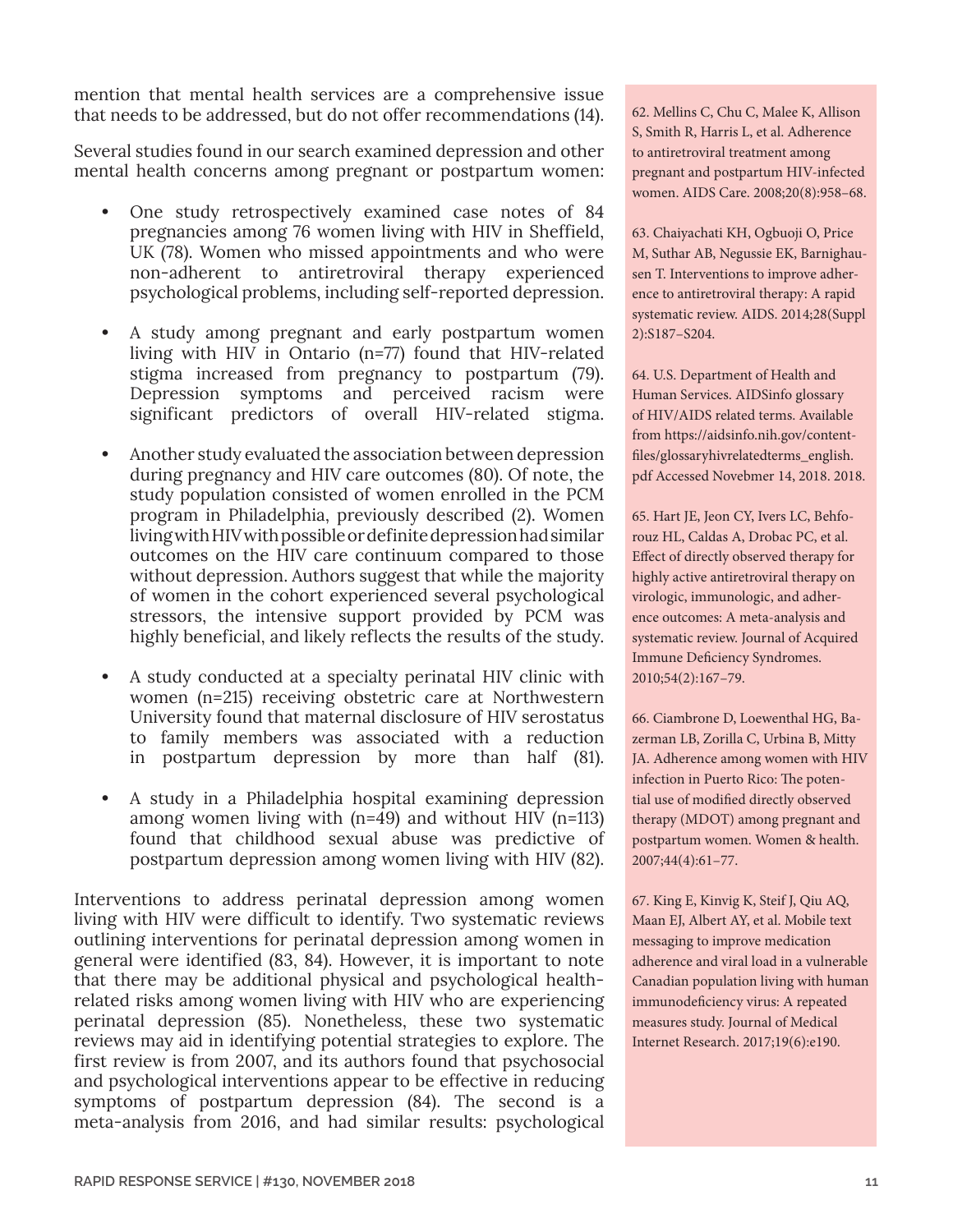interventions delivered in primary care were associated with an improvement in depressive symptomatology both immediately after completion and up to six months follow-up (83).

The need for more research and development targeting interventions for pregnant women living with HIV is highlighted in a 2014 meta-analysis (11). This meta-analysis identified two studies that discussed programs with mental health components for pregnant women living with HIV; however, both publications are from more than a decade ago. One study (1995) outlines the Special Prenatal Care Program at Bellevue Hospital in New York city, which takes a multifaceted care approach and recommends integration of services in order to fully support a mother living with HIV (86). A second study (2004) details the Whole Life project, a model of care that integrates comprehensive mental health services, primary HIV care, and obstetrical/gynecological care at one site (87). A collaboration of the Psychiatry and Obstetric/Gynecology Departments at the University of Miami School of Medicine, the article outlines the conceptual framework and lessons learned during integration efforts.

A third study identified in the aforementioned review is more recent (2010), and describes how an evidence-based cognitive behavioural therapy intervention to prevent perinatal depression was adapted for two different Latina immigrant communities in the U.S. (88). Authors note the public health dilemma of whether or not to administer evidence-based interventions in settings that are culturally and socioeconomically diverse, and suggest that using empirical data (i.e. practical experience) to drive decisions in adapting evidencebased interventions may be a practical step forward. Other authors support using this strategy to adapt interventions (89, 90).

68. Lester RT, Ritvo P, Mills EJ, Kariri A, Karanja S, Chung MH, et al. Effects of a mobile phone short message service on antiretroviral treatment adherence in Kenya (WelTel Kenya1): A randomised trial. The Lancet. 2010;376(9755):1838– 45.

69. Campbell AR, Kinvig K, Côté HC, Lester RT, Qiu AQ, Maan EJ, et al. Health care provider utilization and cost of an mHealth intervention in vulnerable people living with HIV in Vancouver, Canada: Prospective study. Journal of Medical Internet Research. 2018;6(7):e152.

70. Whittaker R, Matoff-Stepp S, Meehan J, Kendrick J, Jordan E, Stange P, et al. Text4baby: Development and implementation of a national text messaging health information service. American Journal of Public Health. 2012;102(12):2207–13.

71. Choi SK, Boyle E, Cairney J, Collins EJ, Gardner S, Bacon J, et al. Prevalence, recurrence, and incidence of current depressive symptoms among people living with HIV in Ontario, Canada: Results from the Ontario HIV Treatment Network Cohort Study. PLoS ONE [Electronic Resource]. 2016;11(11):e0165816.

72. Aljassem K, Raboud JM, Hart TA, Benoit A, Su D, Margolese SL, et al. Gender differences in severity and correlates of depression symptoms in people living with HIV in Ontario, Canada. Journal of the International Association of Providers of AIDS Care. 2016;15(1):23–35.

73. Rubin LH, Cook JA, Grey DD, Weber K, Wells C, Golub ET, et al. Perinatal depressive symptoms in HIV-infected versus HIV-uninfected women: A prospective study from preconception to postpartum. Journal of Women's Health. 2011;20(9):1287-95.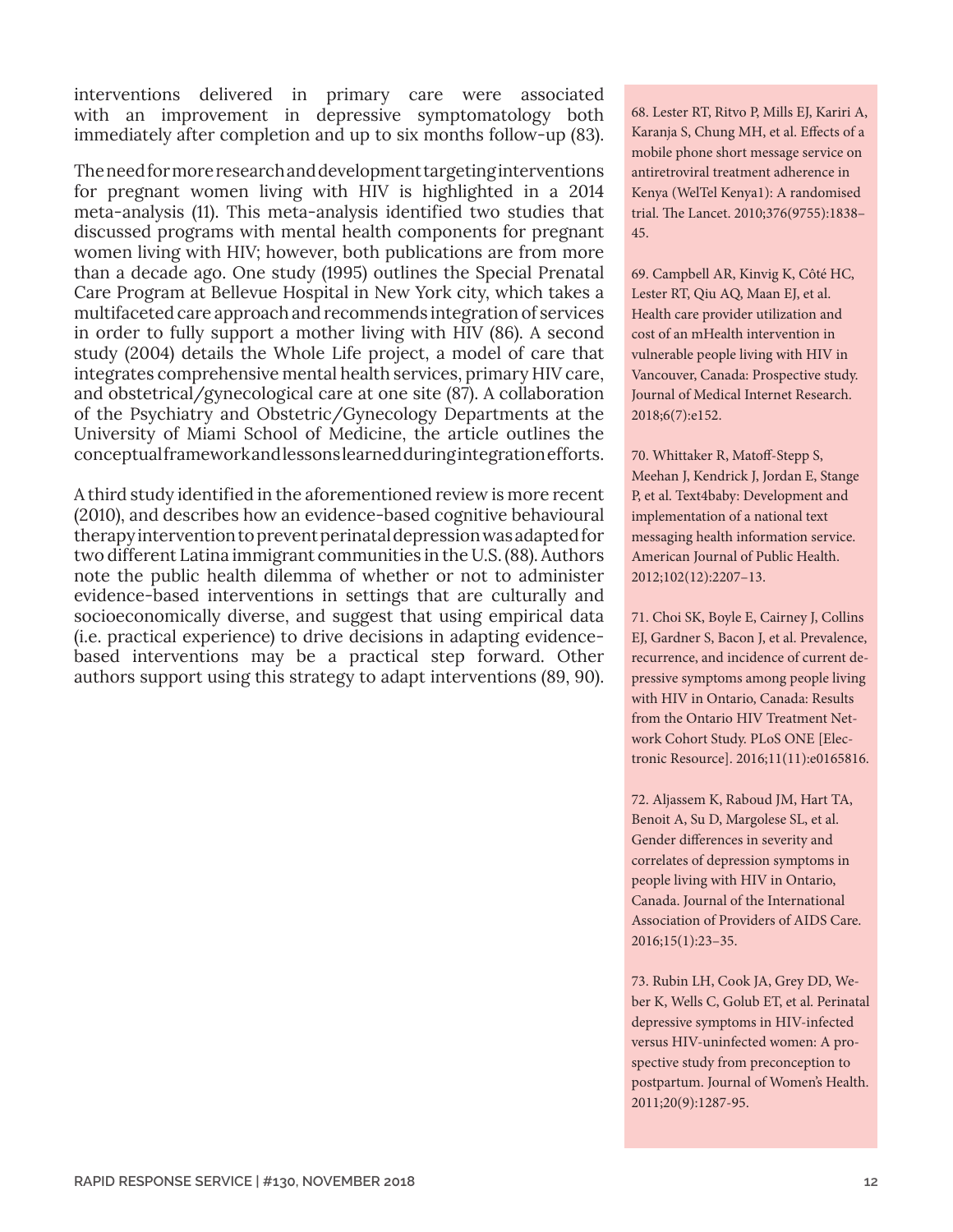## **<sup>43</sup>** Factors That May Impact Local **Applicability**

This review attempts to synthesize research evidence on postpartum women living with HIV in high-income settings and is not meant to replace medical advice. The focus was on high-income countries due to the socioeconomic and cultural differences between high-, middle-, and low-income settings. However, it should be noted that differences among populations in high-income settings also exist and have not been accounted for. Finally, not all cited programs, interventions, or curricula have been rigorously evaluated. Therefore, caution should be used when considering implementation.

### **What We Did**

We searched Medline using a combination of text term HIV and (text terms [postpartum or childbirth or child birth or after delivery or post partum or postpartum or postnatal or after pregnancy] or MeSH terms [Postpartum Period or Lactation]). All searches were conducted on September 26, 2018 and results limited to English articles published from 2010 to present. Reference lists of identified literature reviews and systematic reviews were also searched. The search yielded 1,445 references from which 90 studies were included. Sample sizes of primary studies ranged from 12 to 980. Therefore, caution should be used when considering implementation.

74. Yim IS, Stapleton LRT, Guardino CM, Hahn-Holbrook J, Schetter CD. Biological and psychosocial predictors of postpartum depression: Systematic review and call for integration. Annual review of clinical psychology. 2015;11:99–137.

75. American Psychiatric Association. Diagnostic and Statistical Manual of Mental Disorders (DSM-5®): American Psychiatric Publishing; 2013.

76. American Psychiatric Association. Diagnostic and Statistical Manual of Mental Disorders (DSM-4®): American Psychiatric Publishing; 2010.

77. Loutfy M, Kennedy VL, Poliquin V, Dzineku F, Dean NL, Margolese S, et al. No. 354-Canadian HIV pregnancy planning guidelines. Journal of Obstetrics and Gynaecology Canada. 2018;40(1):94–114.

78. Loftus H, Burnett A, Naylor S, Bates S, Greig J. HIV control in postpartum mothers: A turbulent time. International Journal of STD & AIDS. 2016;27(8):680–83.

79. Ion A, Wagner AC, Greene S, Loutfy MR, Team HIVMS. HIV-related stigma in pregnancy and early postpartum of mothers living with HIV in Ontario, Canada. AIDS Care. 2017;29(2):137-44.

80. Momplaisir FM, Aaron E, Bossert L, Anderson E, Tatahmentan M, Okafor V, et al. HIV care continuum outcomes of pregnant women living with HIV with and without depression. AIDS Care. 2018;30(12):1580–85.

81. Miller ES, Yee LM, Dorman RM, McGregor DV, Sutton SH, Garcia PM, et al. Is maternal disclosure of HIV serostatus associated with a reduced risk of postpartum depression? American Journal of Obstetrics & Gynecology. 2016;215(4):521.e1–5.